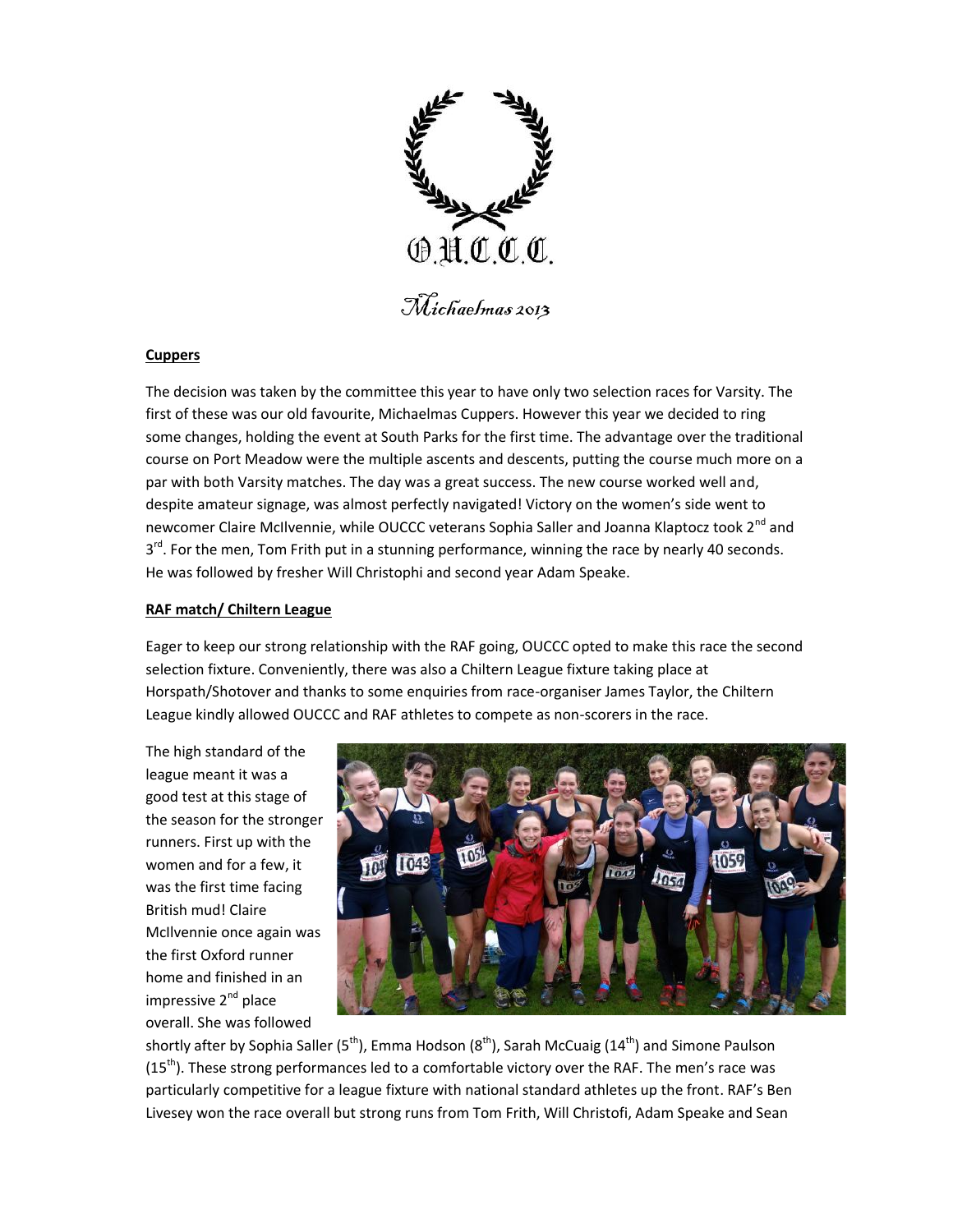Ledger (coming in 5<sup>th</sup>, 7<sup>th</sup>, 10<sup>th</sup>, 11<sup>th</sup> respectively) were all encouraging in the run up to Varsity - and ensured a convincing victory over a strong RAF side in the 4-to-score format. There were excellent debut runs in an OUCCC vest from Thomas Quirk (14<sup>th</sup>) Alex Howard (28th), Will Durkin (38th), Phil McCorquodale (40th) and Aidan Smith (50th). Impressively, 20 women and more than 30 men turned out on the day for OUCCC showing real depth in the club.



## **IInds-IVths Varsity**

A reasonably mild and sunny day greeted the Dark and Light Blues on Saturday of  $7<sup>th</sup>$  week for the Seconds to Fourths Varsity. A dry spell in the weeks leading up to the race meant that Shotover was surprisingly firm underfoot compared to the much muddier affair 3 weekends before at the Chiltern League / RAF Fixture.

Women's 2nds: A very new Dark Blue team lined up on the start line, with 4 out of the 6 never having competing in a cross-country Varsity match before. The girls faced the challenge well and were confident on the start line. From about 5 min in Simone Paulson took the lead and held first position for the rest of the race leading to a comfortable victory. With less than a mile to go, Sarah McCuaig was next Oxford in  $4<sup>th</sup>$ , but fought hard up the final hill, catching the Tabs ahead and finishing in  $2^{nd}$ . Unfortunately, despite the 1-2, four strong Light Blues took the next four spots, meaning Oxford didn't quite have the edge. However, gutsy runs from freshers Fern Brereton (7<sup>th</sup>) and Imogen Kempton (10<sup>th</sup>) meant only a very narrow loss of 18-20. All the girls on the team will be back next year and will be ready to reclaim the victory they deserve!

Women's 3rds: The Women's Mob Match however, was a different story. Having not won the race since 2007 Captain, Naomi Webber, and Vice-Captain, Rosemary Hurford, were determined not to let the Tabs get away with another victory. Superb recruiting on the part of Rosemary meant Oxford fielded its largest team for a number of years. Coupled with the commitment to training from so many throughout the term meant we couldn't have been better prepared. Superb packing meant that from positions 4 to 30, there was barely a Light Blue vest to be seen and the team produced a stunning victory of 294-388.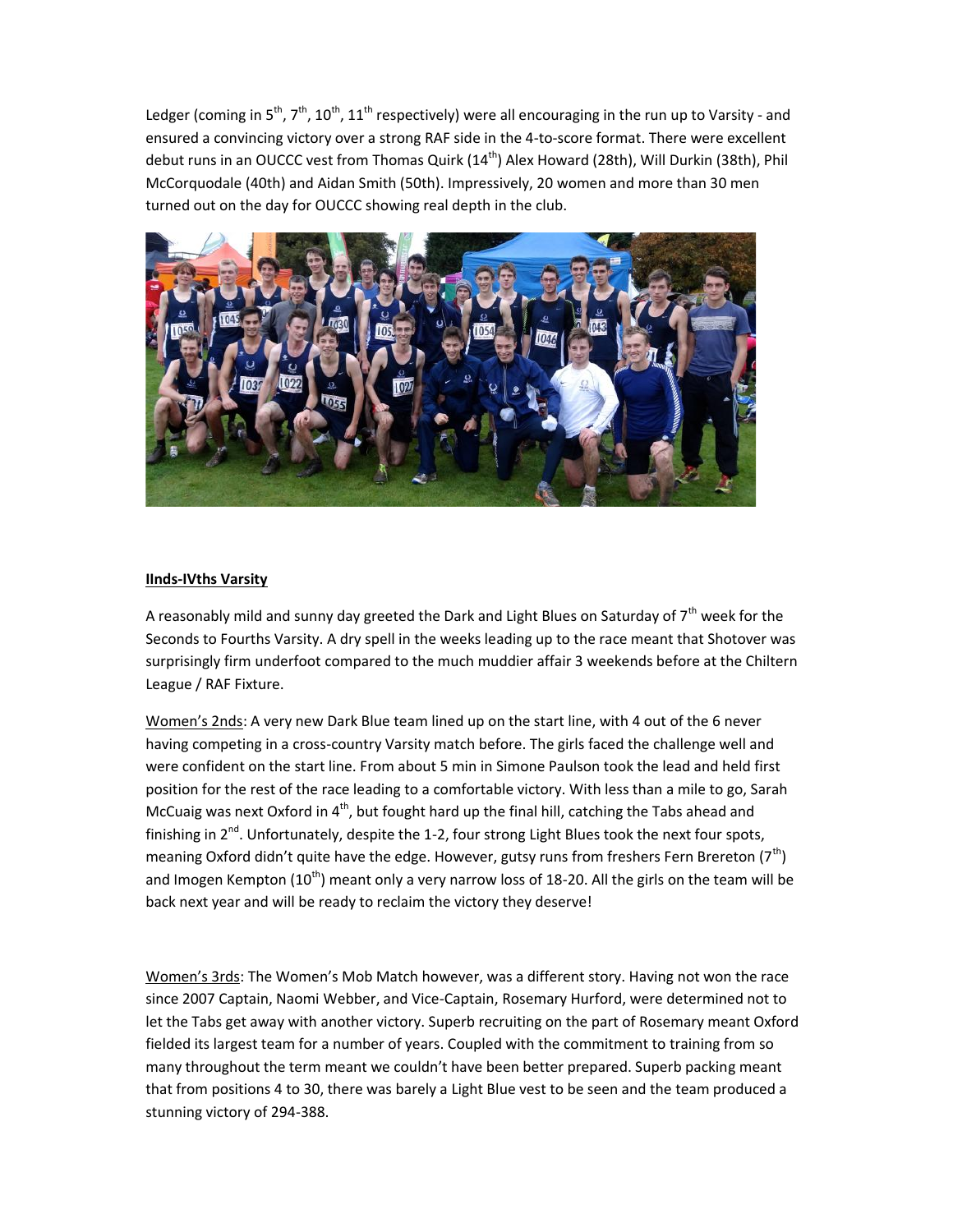

Men's 2nds: Both sides were extremely strong with the usual range of disciplines represented from middle-distance specialists to marathon runners. The race went out at a sedate rhythm but then Cambridge started to push it on after the first kilometre. At the halfway stage, the race was finely poised: Cambridge's O'Donnghaile was clear at the front, but Oxford were packing well. Unfortunately for the Dark Blues, in a race would could have gone either way, they were just edged out 37-41. A Cambridge 1-2 did the damage and on the whole, the Tabs edged the scraps down the long finishing straight at Shotover. There were, however, solid individual performances from men's captain Alex Muir returning from injury to take 3<sup>rd</sup>, as well as from new recruits Alastair Graves, Phil McCorquodale and Aidan Smith who acquitted themselves well to come in  $4<sup>th</sup>$ , 5<sup>th</sup> and 7<sup>th</sup> respectively.

Men's 3rds: Setting off 5 minutes after the 2nds, this was another thrilling contest but this one went Oxford's way with a 37- 43 victory. A sublime 1-2- 3 from new boy Cameron Taylor, stellar team captain and recipient of 'OUCCC Performance of the Day' Oliver Starkey, and a speedy Matt Wood was pivotal to this success, but they were ably backed up by the



rest of the squad to keep the Tabs at the bay.

Men's 4ths: This formed the day's climax and certainly did not disappoint. A stunning recruiting job from Mob Match captain and organiser of the day, Adam Speake, meant that Oxford had 31 runners toeing the line compared to Cambridge's 22 runners. Specialist triathlete Andy Dyson was a runaway winner of the race leading from start to finish. Cambridge's front-end in this race was very sharp: they filled 10 of the top 12 positions. Economics maestro Alex Betts was the other runner to break up this strong light blue showing, finishing  $7<sup>th</sup>$ . Nevertheless, there was a good smattering of Dark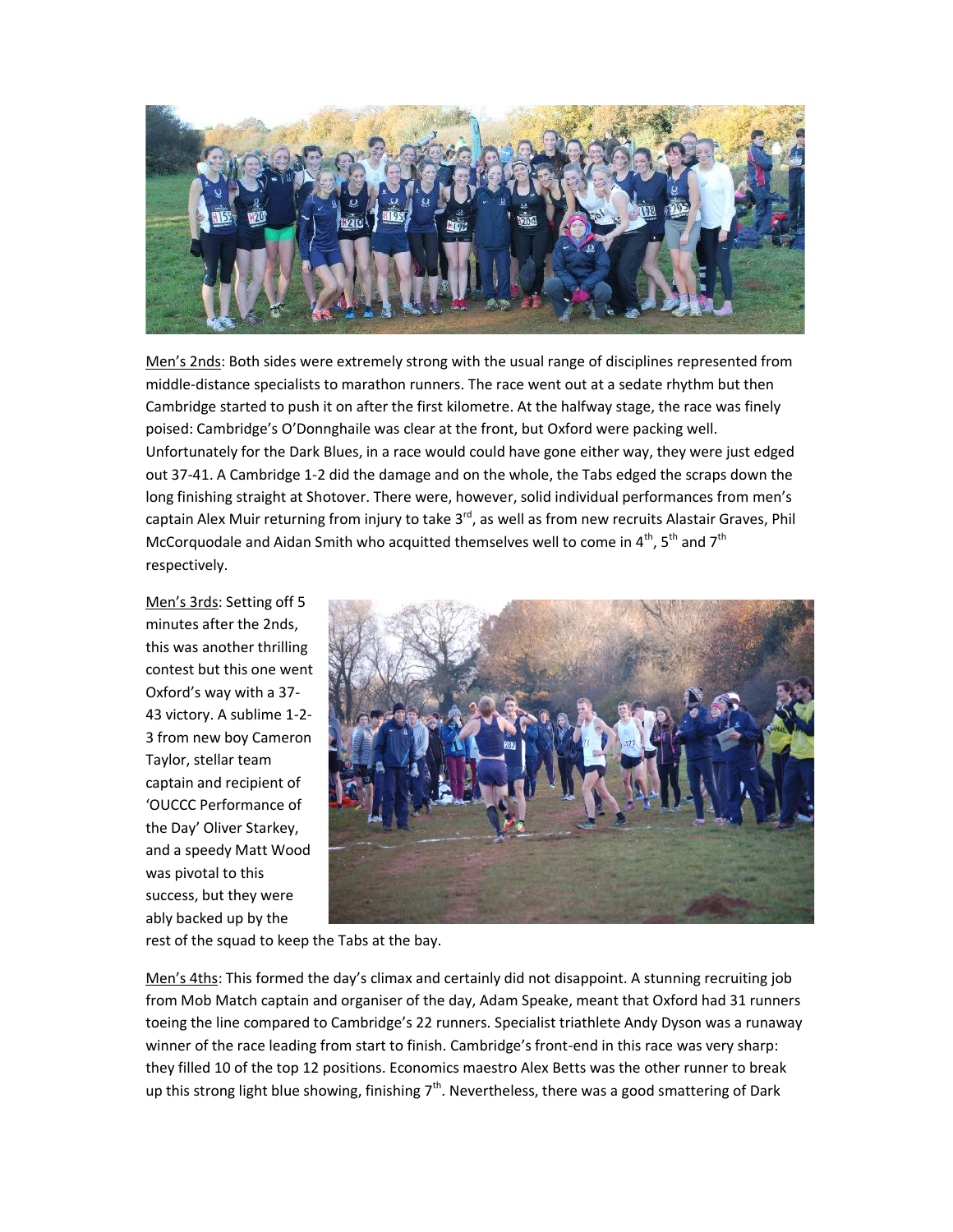Blue in the front half of the positions as well, which added to the strength in depth on show, led to a victory, in the end by the smallest of margins: 504-513.

All in all, this was a superb day's racing and many of those who ran will be looking to ensure we're well represented in all races at BUCS in Stirling and in the relays next term.

## **Blues Varsity**

After some encouraging performances the week before at Shotover in the 2nds-4ths race, the term's most important fixture soon came round: Blues Varsity. Although it comes at the end of a busy first term, it is imprinted on the mind throughout the eight weeks of Michaelmas Term, and long before that as well…

After an exciting Old Gits race, with many ex-OUCCC athletes featuring prominently at the front, the women lined up. As with the Seconds, the Dark Blues fielded a very new team, with only two of the athletes having competed in the Blues match before, compared with several veterans on the Cambridge side. Still, strong performances in the previous weeks and a few unknowns on the other team meant the girls lined up with hope and determination. Unfortunately a combination of previous illness and some strong runs from the other side meant Oxford did not quite have the edge it needed. Special mention, however, must go to Sophia Saller, who put in a stunning performance finishing 3<sup>rd</sup> overall. As with the second team, these girls will be back, and with the experience of a Blues Varsity under their belts and the determination to regain the title they deserve there will be no stopping them next year!

On the men's side, this year had an added importance with it being the  $123<sup>rd</sup>$  Varsity race and the scores tied at 61-61. Oxford fielded a relatively young but very talented side this year compared to a more experienced Cambridge one. Some excellent performances at the RAF/Chiltern League fixture and at Liverpool two weeks before suggested that the race could be a very competitive one indeed against a strong Cambridge side, even if they were slightly weakened by the absence of Alex Short who had been selected to run for GB U20s in the European Championships.

The team went in very well-prepared and adopted the tactics of taking the race by the scruff of the neck. Tom Frith had already opened up a sizeable gap by the water jump, coming only a couple of minutes into the race; and in the opening miles, Oxford featured prominently at the front of the race. As the race approached halfway, Frith and Lloyd of Cambridge were away and the Oxford athletes were exactly where they needed to be compared to the Light Blues – or very close and looking like they would soon establish contact with Cambridge athletes.

Unfortunately, some members of the team had been unlucky with injuries and illnesses in the lead up to the race. It was a combination of clinical running from Cambridge and these less than ideal elements which swung the race in the Light Blues' favour. In the end, Cambridge came out on top 30-53: every Dark Blue gave it as much as he could on the day; the Tabs were just too strong on this occasion. Nevertheless, there were some notable individual performances from: Tom Frith, running comfortably his finest Cross-Country Varsity to secure  $2<sup>nd</sup>$ ; Sean Ledger, who took the fight to a very strong Cambridge trio to place a highly respectable  $6<sup>th</sup>$ ; and Chris Phillips-Hart, who showed the